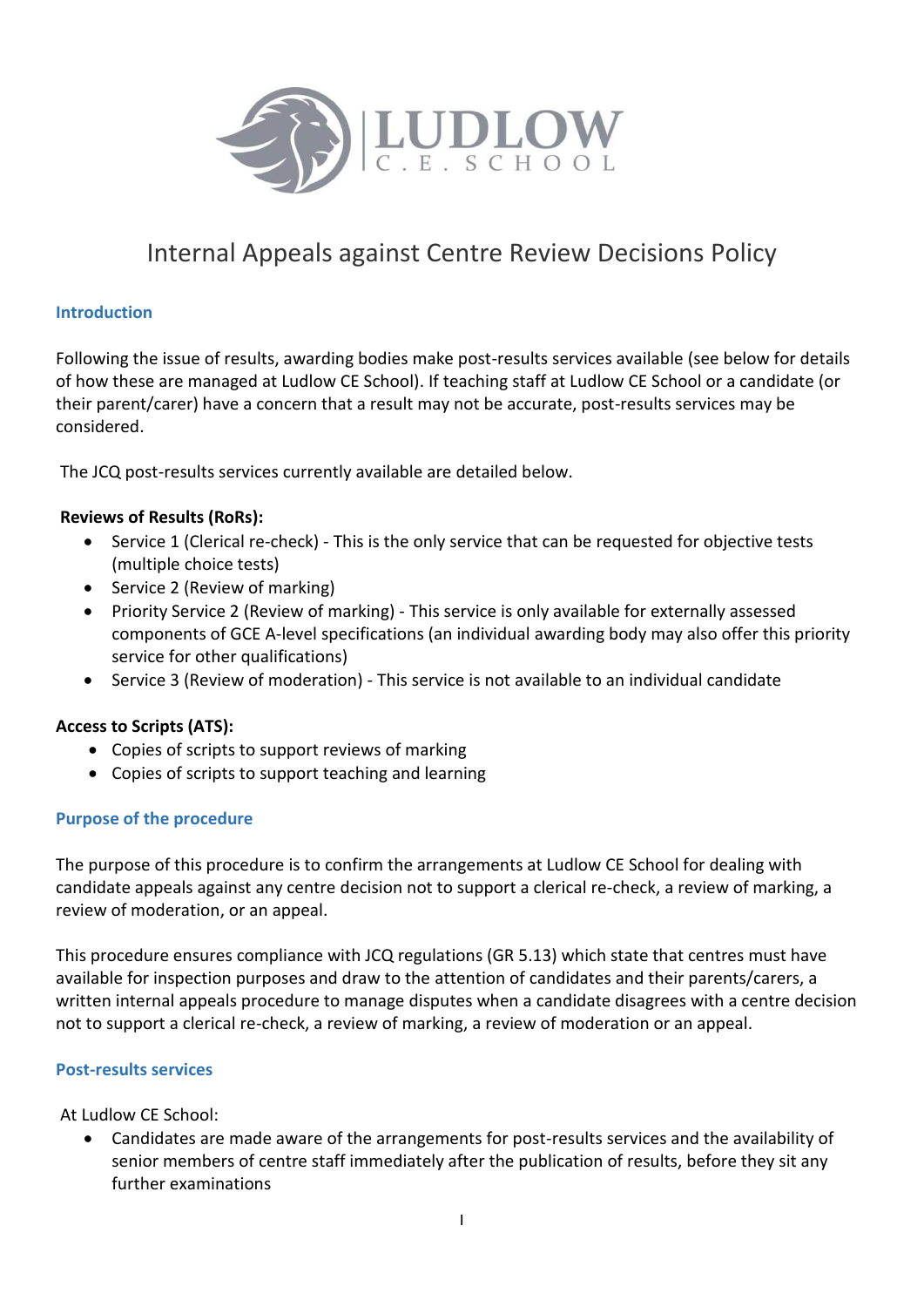Candidates are informed of the full details of the post-results services, internal deadline(s) for requesting a service and the fees charged (where applicable) by Mrs P Hearle, via written communication (letter/email) on Results Day.

## **Centre actions in response to a concern about a result**

Where a concern is expressed that a particular result may not be accurate, Ludlow CE School will:

 Look at the marks awarded for each component part of the qualification alongside any mark schemes, relevant result reports, grade boundary information etc., when made available by the awarding body, to determine if the concern may be justified

**For written components** that contributed to the final grade, Ludlow CE School will: -Where a place at college is at risk, consider supporting a request for a Priority Service 2 review of marking

- In all other instances:
	- Consider accessing the script by:
	- requesting a priority copy of the candidate's script to support a review of marking by the awarding body deadline **OR** (where the option is made available by the awarding body)

 - viewing the candidate's marked script online to consider if requesting a review of marking is appropriate

- Collect written consent/permission from the candidate to access the script
- On access to the script, consider if it is felt that the agreed mark scheme has been applied correctly in the original marking and if the centre considers there are any errors in the marking
- Support a request for the appropriate Review of Results service (clerical re-check or review of marking) if any error is identified
- Collect written consent from the candidate to request the Review of Results service before the request is submitted
- Where relevant, advise an affected candidate to inform any third party (such as a university or college) that a review of marking has been submitted to an awarding body

## **For moderated components** that contributed to the final grade, Ludlow CE School will:

- Confirm that a review of moderation cannot be undertaken on the work of an individual candidate or the work of candidates not in the original sample submitted for moderation
- Consult the moderator's report/feedback to identify any issues raised
- Determine if the centre's internally assessed marks have been accepted without change by the awarding body – if this is the case, a Review of Results service 3 (Review of moderation) will not be available
- Determine if there are any grounds to submit a request for a review of moderation for all candidates in the original sample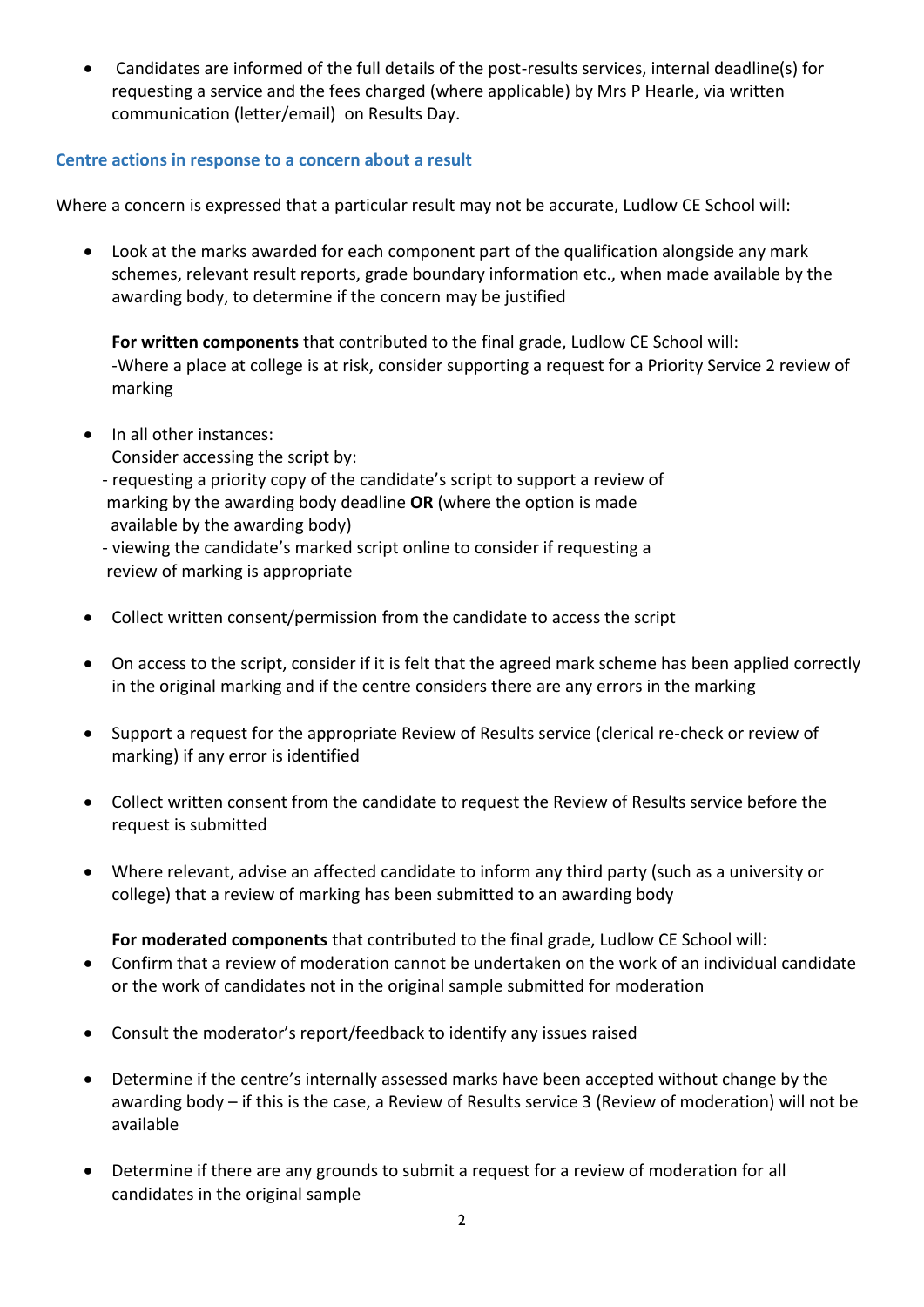#### **Candidate consent**

Ludlow CE School will:

- Acquire written candidate consent (accepting informed consent via candidate email) in all cases before a request for a Review of Results service 1 or 2 (including priority service 2) is submitted to the awarding body
- Acquire informed candidate consent to confirm the candidate understands that the final subject grade and/or mark awarded following a clerical recheck or a review of marking, and any subsequent appeal, may be lower than, higher than, or the same as the result which was originally awarded
- Only collect candidate consent after the publication of results

## **Centre actions in the event of a disagreement (dispute)**

Where a candidate disagrees with a centre decision not to support a clerical re-check, a review of marking or a review of moderation, Ludlow CE School will:

- For a review of marking (Review of Results priority service 2), advise the candidate a review may be requested by providing informed written consent (and the required fee) for this service to the centre by the deadline set by the centre
- For a review of marking (Review of Results service 1 or 2), first advise the candidate to access a copy of their script to support a review of marking by providing written permission (and any required fee) for the centre to access the script from the awarding body
- After accessing the script to consider the marking, inform the candidate that if a request for a review of marking (Review of Results service 1 or 2) is required, this must be submitted by the deadline set by the centre by providing informed written consent (and the required fee) for the centre to request the service from the awarding body
- Inform the candidate that a review of moderation (Review of Results service 3) cannot be requested for the work of an individual candidate or the work of a candidate not in the original sample
- If the candidate (or their parent/carer) believes there are grounds to appeal against the centre's decision not to support a review of results, an internal appeal can be submitted to the centre by contacting Mrs P Hearle and completing a form to be sent on their behalf to pursue an awarding organisation appeal at least 5 calendar days prior to the internal deadline for submitting a request for a review of results
- The appellant will be informed of the outcome of the appeal once this has been made.

## **Appeals**

Following a Review of Results outcome, an external appeals process is available if the Head of Centre at Ludlow CE School remains dissatisfied with the outcome and believes there are grounds for appeal.

The JCQ publications Post-Results Services and JCQ Appeals Booklet (A guide to the awarding bodies' appeals processes) will be consulted to determine the acceptable grounds for a preliminary appeal.